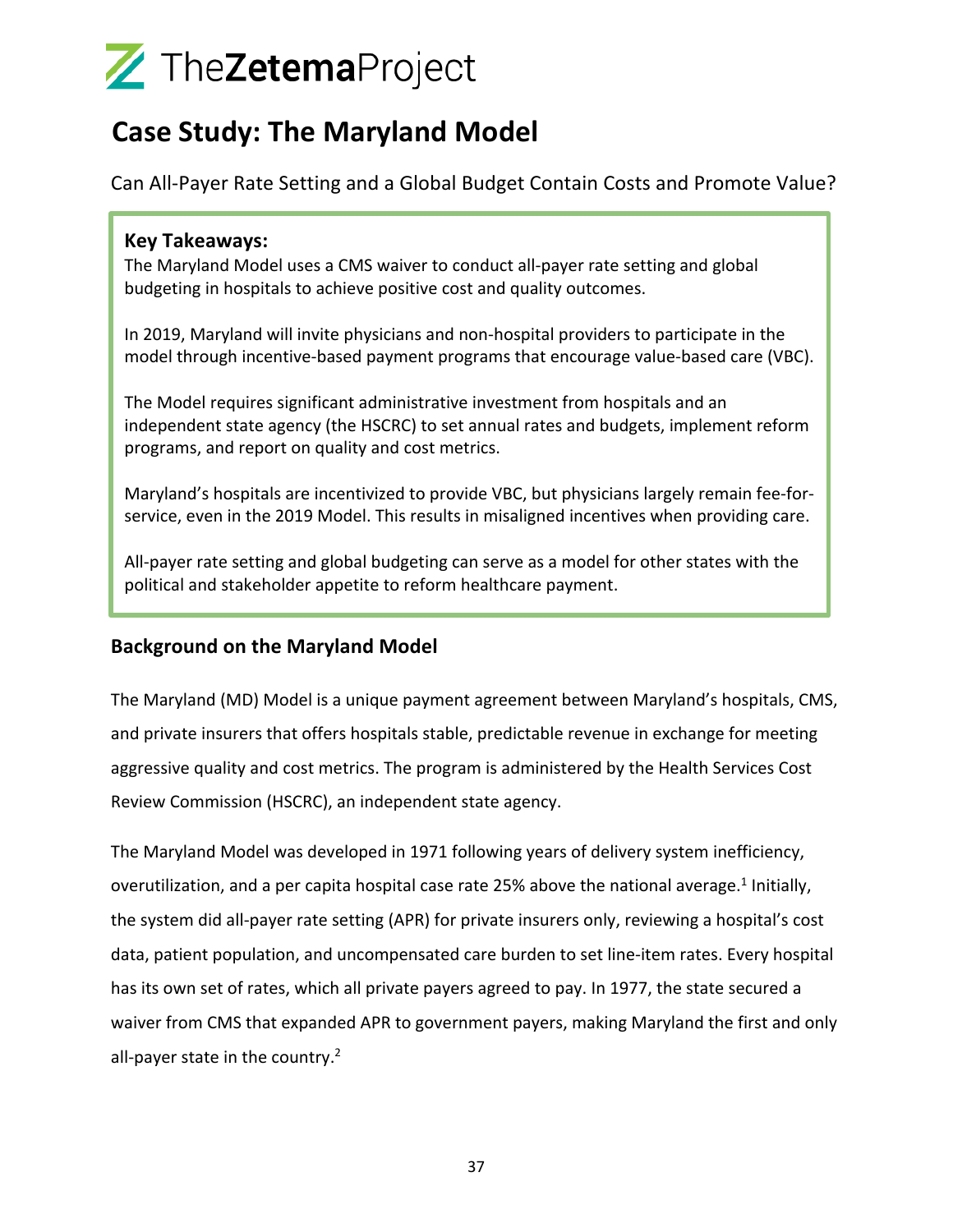

#### **Figure 1: Maryland's Payment Reform Timeline2**

| 1974<br><b>HSCRC</b> begins<br>setting private<br>insurer rates for<br>MD's hospitals |      | 1980<br>MD rolls out the "Total Patient"<br>2014's Global Budget Revenue<br>(GBR) system   | Revenue" system, a predecessor to                                                                                 | 2016 | Amendment to the 2014 waiver adds<br>Care Redesign programs, initiatives<br>that incentivize physicians to<br>participate in value-based care |
|---------------------------------------------------------------------------------------|------|--------------------------------------------------------------------------------------------|-------------------------------------------------------------------------------------------------------------------|------|-----------------------------------------------------------------------------------------------------------------------------------------------|
|                                                                                       | 1977 | MD obtains a waiver<br>from CMS, adding<br>federal payers to the<br>rate setting framework | 2014<br>CMS and MD renew the<br>waiver, adding global budgets<br>to the existing all-payer rate<br>setting system |      | 2018<br>CMS approves MD's 2019<br><b>Total Cost of Care All-</b><br>Payer Model, the third<br>iteration of the waiver                         |

#### **Phase 1: 1974-2013**

With the 1977 waiver, CMS agreed to pay Maryland hospitals higher rates than non-Maryland hospitals for Medicare and Medicaid patients. In exchange, the state agreed to keep healthcare cost growth below the national average for Medicare case payments and instituted a system to manage volume growth.3

From the 1970s to early 2000s, the system continued iterating to improve, refining its ratesetting methodology, implementing a global budget program for rural MD hospitals, and launching pay-for-performance quality standards.<sup>2</sup>

**Figure 2. The Maryland Model: 1974-2013**

| Scope and Methodology                                                                                                                                                            | <b>Requirements of Waiver</b>                                                                               | Results                                                                                                                                                                                 |
|----------------------------------------------------------------------------------------------------------------------------------------------------------------------------------|-------------------------------------------------------------------------------------------------------------|-----------------------------------------------------------------------------------------------------------------------------------------------------------------------------------------|
| All Maryland hospitals<br>agreed to participate in all-<br>payer rate setting, starting<br>with private insurers from<br>1974-1976 and then adding<br>government payers in 1977. | Maintain a payment growth<br>rate lower than the national<br>average, measured on<br>Medicare case payments | Achieved.<br>From 1976-2007, average<br>cost-per-admission dropped<br>from 26% above the national<br>average to 2% below it. This<br>resulted in approximately<br>\$40B in savings. $3$ |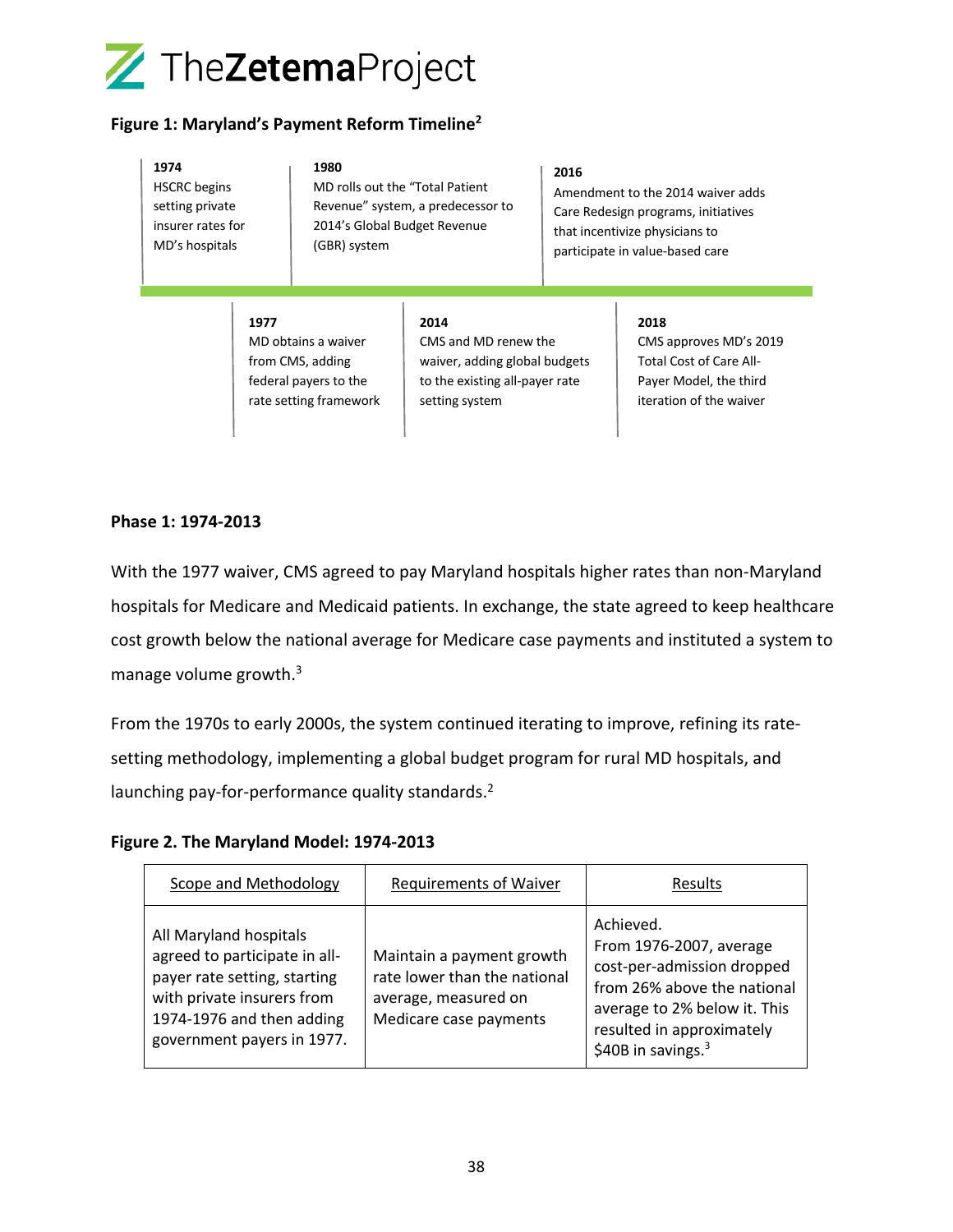#### **Phase 2: 2014-2018**

In 2012, seeing a rise in inpatient-to-outpatient care shifts and subsequent risks to meeting the waiver's standards, CMS and Maryland negotiated a new payment waiver. This version, in effect from January 2014 through December 2018, introduced a per-hospital global budget on top of the existing all-payer rate setting. The 2014 Model shifted performance evaluation from reducing per-case/episode spending to reducing overall per-capita hospital expenditures. This program evaluation shift came out of Maryland's rising inpatient admissions rate (per-case rates were lower than average, but utilization was higher than average) and pushed hospitals to manage volume while controlling costs.

As part of the new waiver, Maryland hospitals were held to new performance standards. The standards required meeting rigorous quality metrics, shifting costs to population-based payment systems, generating savings for Medicare, and continuing to reduce hospital cost growth rates. Maryland's performance against these metrics are detailed in the table below.

#### **Figure 3. The Maryland Model: 2014-2018**

The 2014 model includes all Maryland hospitals and imposes a hospital-specific global budget, in addition to the existing all-payer rate setting system.

| <b>Requirements of Waiver<sup>8</sup></b>                                                                              | Results <sup>5,8</sup>                                                                                                               | <b>Progress on Goal</b> |
|------------------------------------------------------------------------------------------------------------------------|--------------------------------------------------------------------------------------------------------------------------------------|-------------------------|
| Inpatient and Outpatient Hospital<br>Per Capita Cost Growth: limit all-<br>payer per capita revenue growth<br>to 3.58% | Achieved.<br>All-Payer per capita revenue<br>growth:<br>CY '13-14: 1.47%<br>CY '14-15: 2.31%<br>CY '15-16: 0.80%<br>CY '16-17: 3.54% |                         |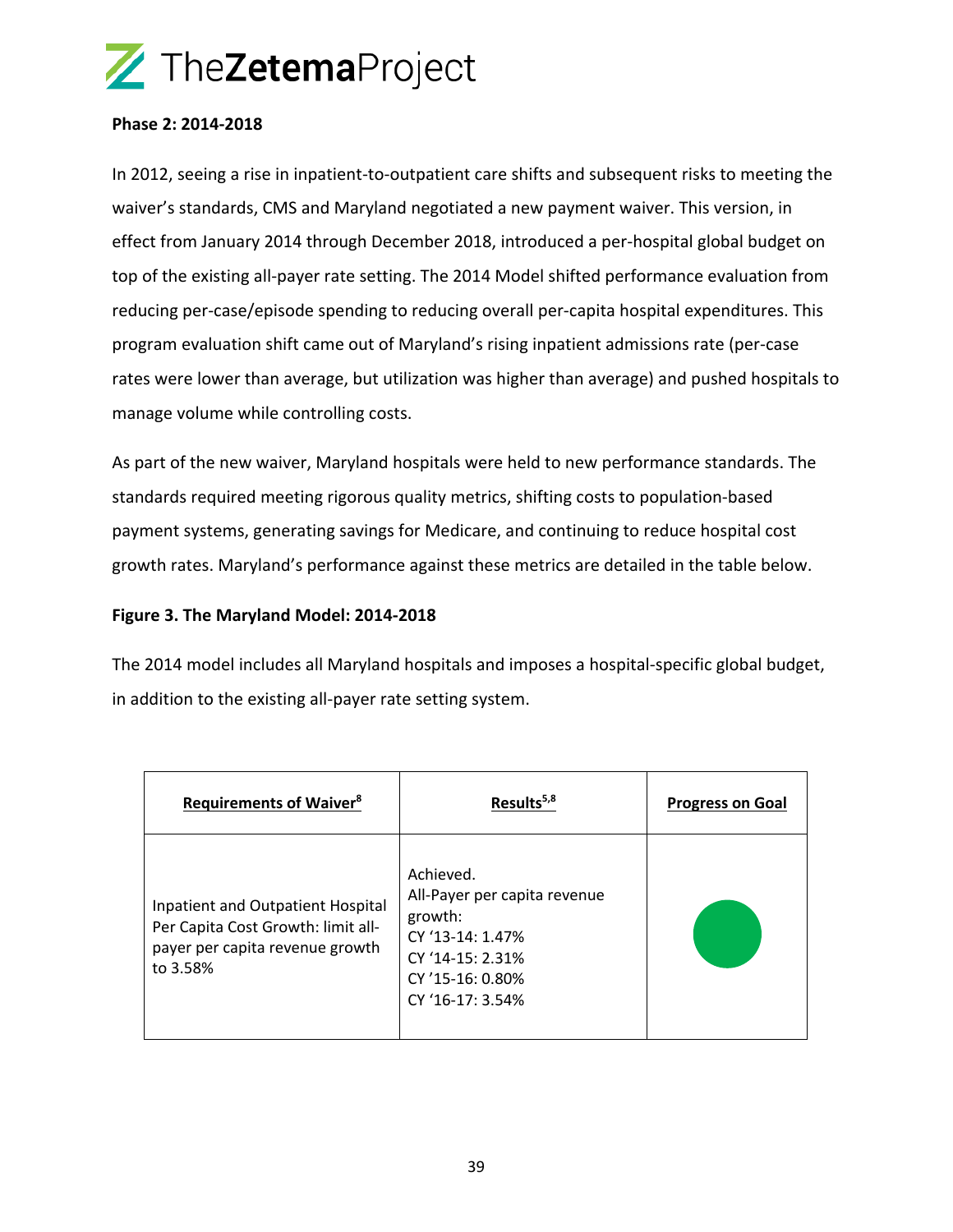

| <b>Requirements of Waiver<sup>4</sup></b>                                                                                                      | Results <sup>4</sup>                                                                                                                                                                                               | <b>Progress on Goal</b> |
|------------------------------------------------------------------------------------------------------------------------------------------------|--------------------------------------------------------------------------------------------------------------------------------------------------------------------------------------------------------------------|-------------------------|
| <b>Aggregate Medicare Savings:</b><br>Achieve \$330M or more in savings<br>to Medicare from 2014-2018                                          | Achieved.<br><b>Medicare Savings:</b><br>CY '14: \$120M<br>CY '15: \$155M<br>CY'16: \$311M<br>CY'17: \$330M                                                                                                        |                         |
| Shifting from a Per-Case Rate<br>System to a Global Budget: Shift<br>at least 80% of hospital revenue<br>to a global budget system             | Achieved.<br>As of May 2017, 100% of<br>regulated hospital revenue is<br>under a global budget.                                                                                                                    |                         |
| Reducing the Readmission Rate<br>among Medicare Beneficiaries:<br>Inpatient admissions must be<br>below the national average<br>admission rate | In Progress.<br>Medicare Readmissions: <sup>6</sup><br>CY '14: 0.98% above average<br>CY '15: 0.51% above average<br>CY '16: 0.25% above average<br>'17 (latest data through<br>September): 0.17% below<br>average |                         |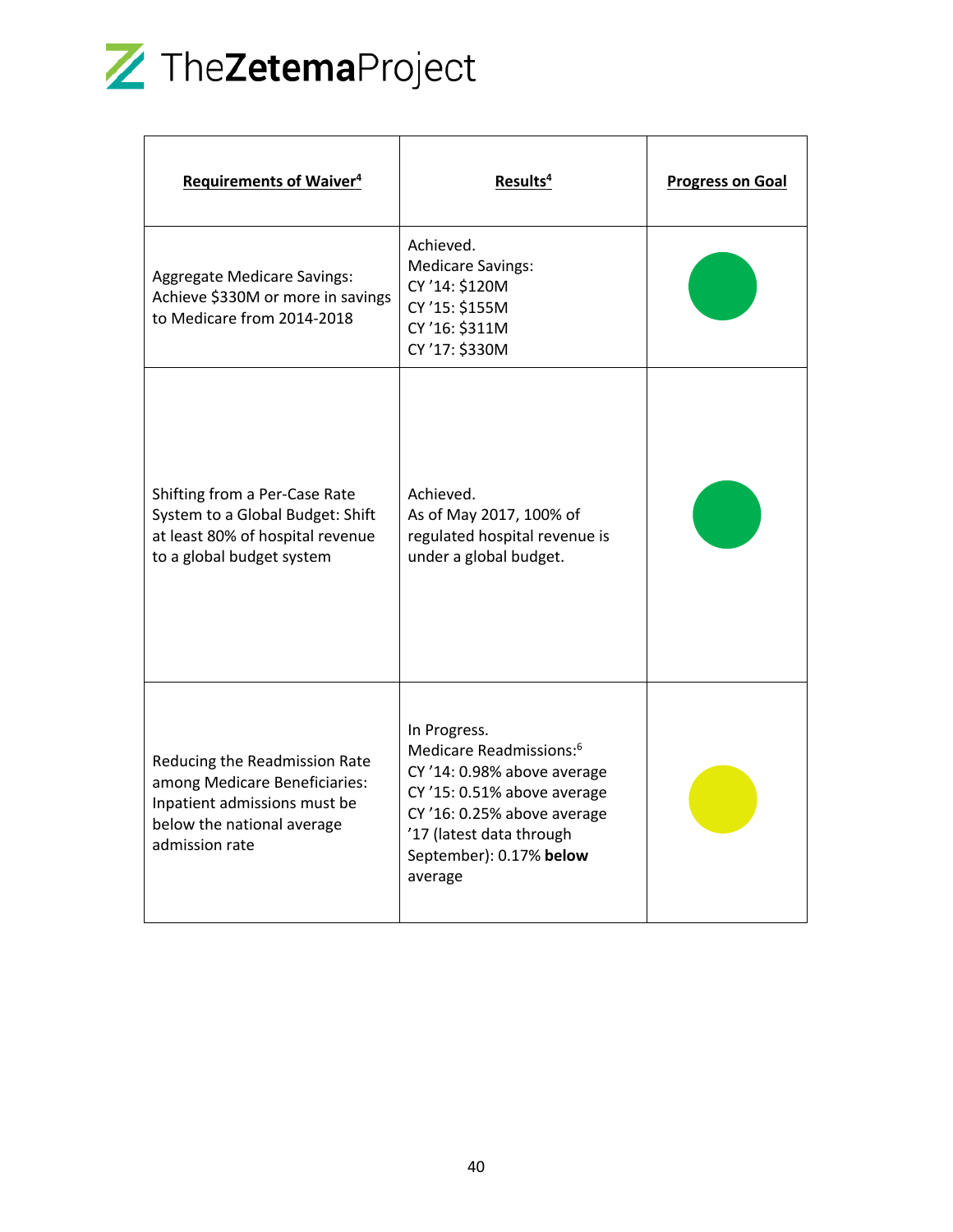

| <b>Requirements of Waiver<sup>4</sup></b>                                                                                                                                                                                                                        | Results <sup>4</sup>                                                                                                                   | <b>Progress on Goal</b> |
|------------------------------------------------------------------------------------------------------------------------------------------------------------------------------------------------------------------------------------------------------------------|----------------------------------------------------------------------------------------------------------------------------------------|-------------------------|
| Reducing Hospital-Acquired<br>Conditions (HACs): Reduce HACs<br>by 30% by the end of 2018                                                                                                                                                                        | Achieved.<br>45.84% reduction in HACs<br>between 2014 and June 2017                                                                    |                         |
| Monitoring Total Cost of Care<br>(TCOC): cost of care growth for<br>Medicare beneficiaries cannot<br>exceed the national growth rate<br>by more than 1% in a given year.<br>The MD growth rate cannot<br>exceed national growth in any<br>two consecutive years. | Achieved.<br>CY '14: 1.62% below average<br>$CY'15: 1.31%$ below average<br>CY '16: 2.08% below average<br>CY '17: 1.36% below average |                         |

Another provision of the 2014 Maryland Model required the state to submit a "Total Cost of Care Model" proposal to CMS by January 2017. This proposal, following clearance and approval by CMS, would serve as a third iteration of the model and be in effect from 2019-2023.

#### **Phase 3: Begins 2019**

On May 14, 2018, Maryland Governor Larry Hogan announced that the 2019 Total Cost of Care (TCOC) All-Payer Model was approved by CMS.7 The TCOC Model will go beyond hospitals to improve healthcare outcomes while slowing per capita spending growth. The model also provides flexibility to promote private sector initiatives.

To keep the waiver, Maryland must:

- Reach \$300M in annual savings to Medicare by reducing per capita total cost of care spending growth
	- In comparison, the 2014 Model required \$330M in savings over 5 years
- Continue limiting hospital all-payer per capita revenue growth to 3.58% or below

In addition to achieving these measures, Maryland must invest in primary care and delivery system innovations to improve chronic care and population health. The model will also help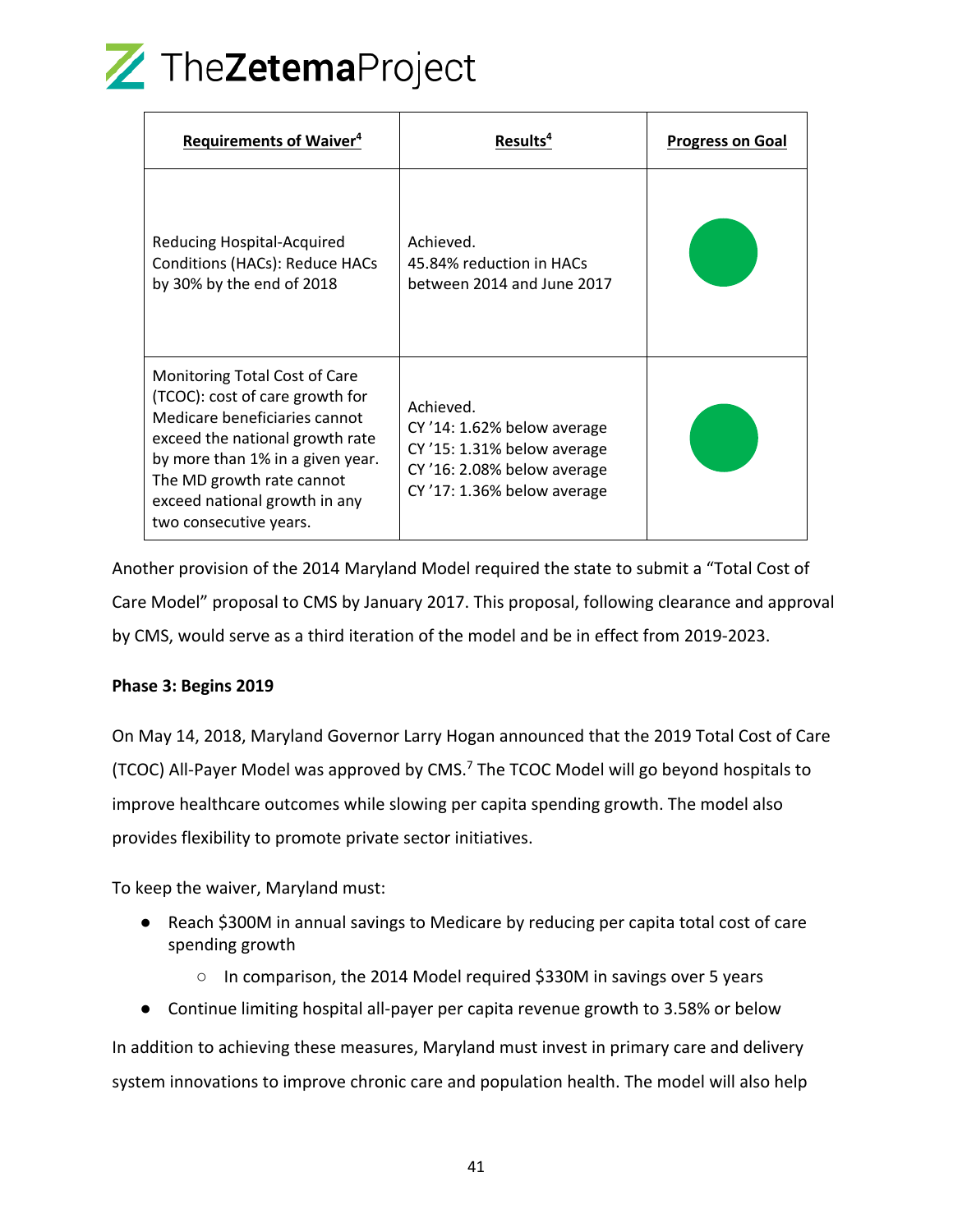physicians and other providers use existing programs (state-run initiatives and federal APMs) to better align with hospital goals of cost reduction and quality improvement. These programs are voluntary, and Maryland will not set private insurance or Medicare rates for physicians or nonhospital providers. The state is also expected to set aggressive quality goals and a range of population health goals.9

To engage physicians and other providers, the Model will actively support Care Redesign programs and roll out the Maryland Primary Care Program (MDPCP) in 2019. Care Redesign programs are hospital-led initiatives that provide hospital-based and community physicians with financial incentives to engage in care coordination, lower total cost of care, and provide high quality care. These programs operate like CMMI APMs and were made possible through a 2016 amendment to the 2014 Model- the 2019 Model will maintain and elevate the Hospital Care Improvement Plan program (HCIP, 33 participating hospitals) and Complex and Chronic Care Improvement Program (CCIP, 9 participating hospitals). A third track, the Episode Care Improvement Program (ECIP) will launch in 2019.10

The Maryland Primary Care Program (MDPCP) is a key element of the 2019 Model to engage physicians. The voluntary program gives community physicians incentive dollars upfront to perform preventative services, work to manage chronic illness, and prevent unnecessary hospital utilization. MDPCP and the Care Redesign programs work to shift physician priorities from volume to value-based care through financial incentives.<sup>11</sup>

### **Stakeholder Impact**

The Maryland Model relies on collaboration between hospitals, CMS, private insurers, and (with the 2019 Model), physicians and other providers.

#### **Hospitals**

With all-payer rate setting, hospital patient access, business office, and managed care departments have a lighter administrative lift- there is no need to negotiate individual payer contracts on consult a rate schedule to determine an insurer-specific rate for a procedure. All rates across all payers in a single hospital are the same. Because of APR, Maryland hospitals do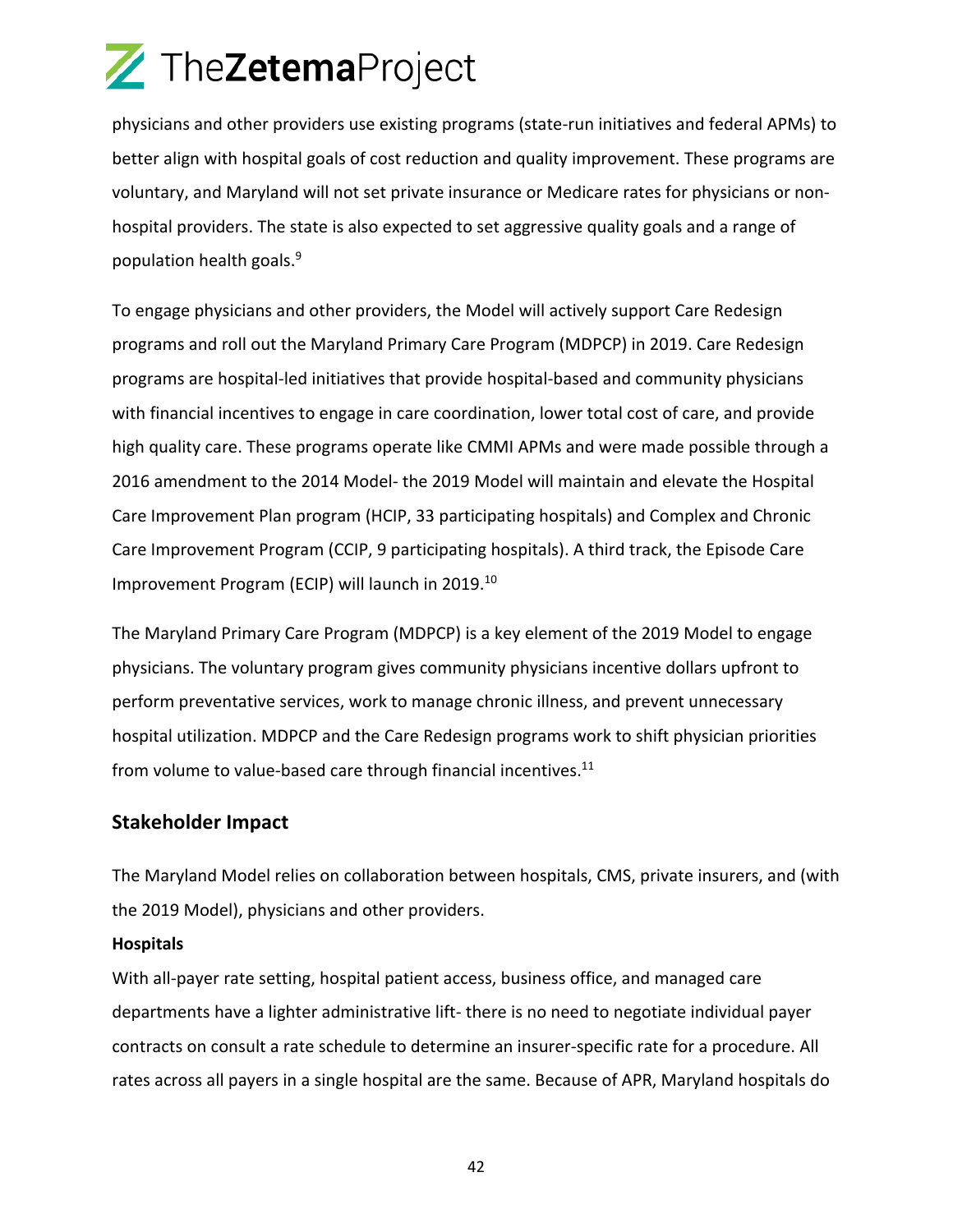not have to worry about maintaining a payer mix with favorable cross-subsidization (private plans subsidizing lower-paying public plans).

When the Global Budget Revenue (GBR) model was added to APR in 2014, hospitals were given an expected revenue figure for the year. With the Maryland Model, hospitals must financially plan around the given budget, incentivizing lower-cost care, increased care coordination, and preventing unnecessary admissions.

While there are administrative savings from APR, Maryland hospitals have had to hire staff, and for larger facilities, establish departments, that ensure the hospital is staying on budget and meeting CMS's quality metrics. Directors and managers of "payment reform programs" are common titles in MD facilities, responsible for staying up to date on rate/budget changes and methodology updates and relaying that information to hospital executives and staff. These positions are also responsible for advocating on behalf of their hospitals to the Health Services Cost Review Commission (the group that sets rates, budgets, and calculation methodologies), protecting budgets from unexpected utilization. A common example of hospital-HSCRC negotiation is on transfer rates: a small hospital may admit a high acuity patient, decide the patient needs specialized care from an academic medical center (AMC), and transfer them there. Hospitals may transfer patients for better care, but also to avoid the high cost of caring for the patient. Advocates at AMCs, therefore, must ensure they are not penalized by HSCRC for exceeding their budget from taking on transfers. The Transfer Case Adjustment Policy in 2016 addressed this concern and continues to be updated as needed.<sup>4</sup>

The Maryland Model offers hospitals stable rates and revenue but requires cost-conscious decision-making when it comes to care and significant administrative investment.

#### **CMS**

The Center for Medicare and Medicaid Services (CMS) has been invested in the Maryland Model since 1977. To accommodate APR, CMS pays Maryland hospitals higher rates than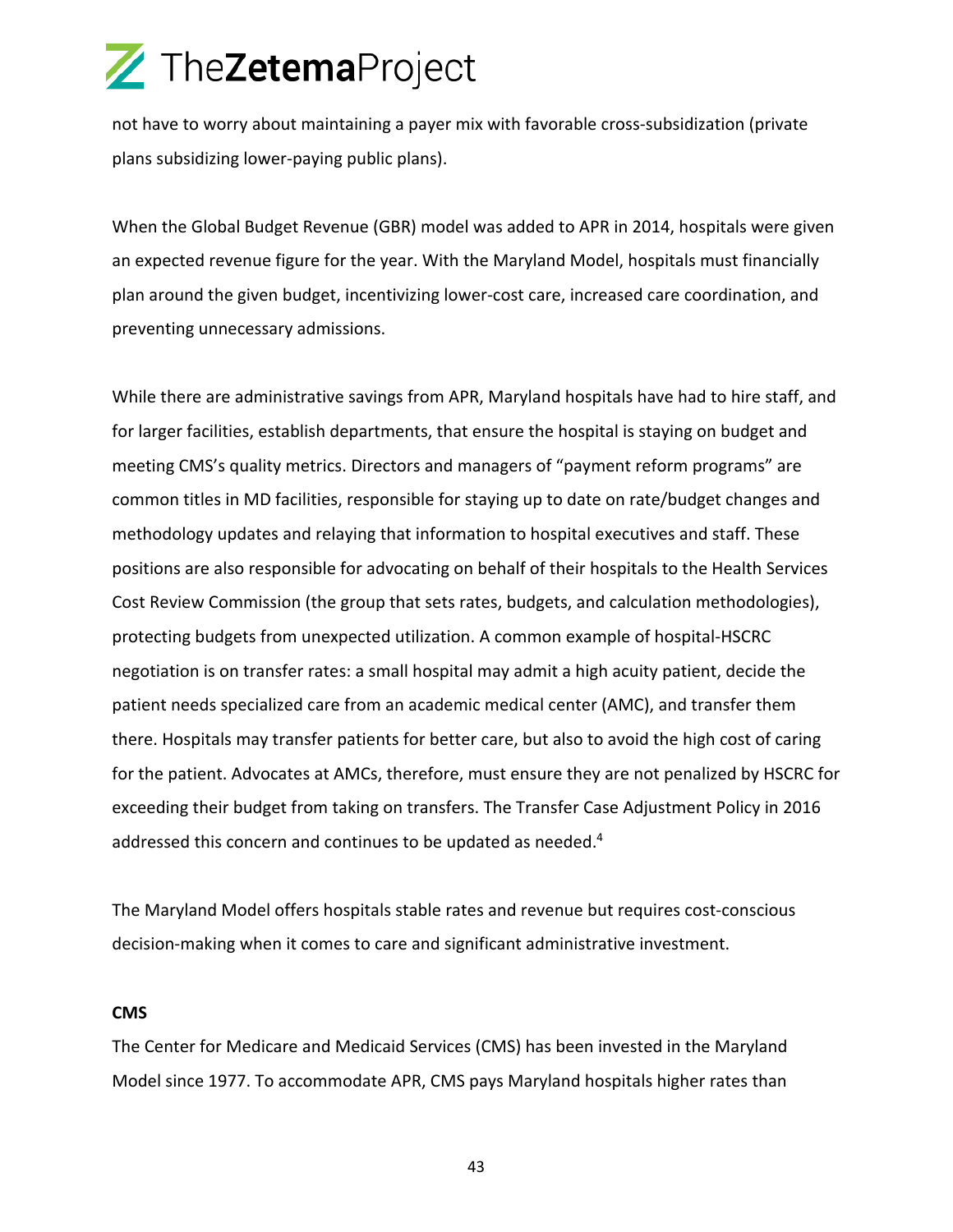providers outside the state. In exchange for this higher rate, CMS expects on Maryland to find cost-savings in how it provides care while simultaneously improving quality (increasing the "bang for buck").

Compared to federal models like those administered by the Center for Medicare and Medicaid Innovation (CMMI), The Maryland Model requires less administrative support from CMS. The HSCRC sets rates and budgets and provides CMS with regular updates on how the model is performing. Near the end of a model's term, CMS is involved in assessing quality metrics and negotiating the model's renewal (or replacement with a new model) with the state.

CMS has maintained its support of the Maryland Model across a variety of Administrations because the outcomes have met expected goals. Maryland has regularly reduced per capita case costs, reduced HACs, and generated savings for Medicare. Politically, Maryland fits the current Administration's desire for states to use waivers and take the lead in healthcare innovation.

#### **Private Insurers**

APR is a boon for large private insurers as they no longer must cross-subsidize lower-payer payers by reimbursing at higher rates. Smaller, regional plans which may have operated a narrower network at lower rates in a non-APR state may be paying higher rates under APR than desired.

APR also means insurers can afford to have hospitals with strong reputations in their network. In other states, large AMCs and well-regarded hospitals will use their "brand name" to negotiate higher reimbursement rates from insurers. Insurers understand the value of having such a hospital in their network and often feel compelled to pay the higher rate. In Maryland, this is not a concern.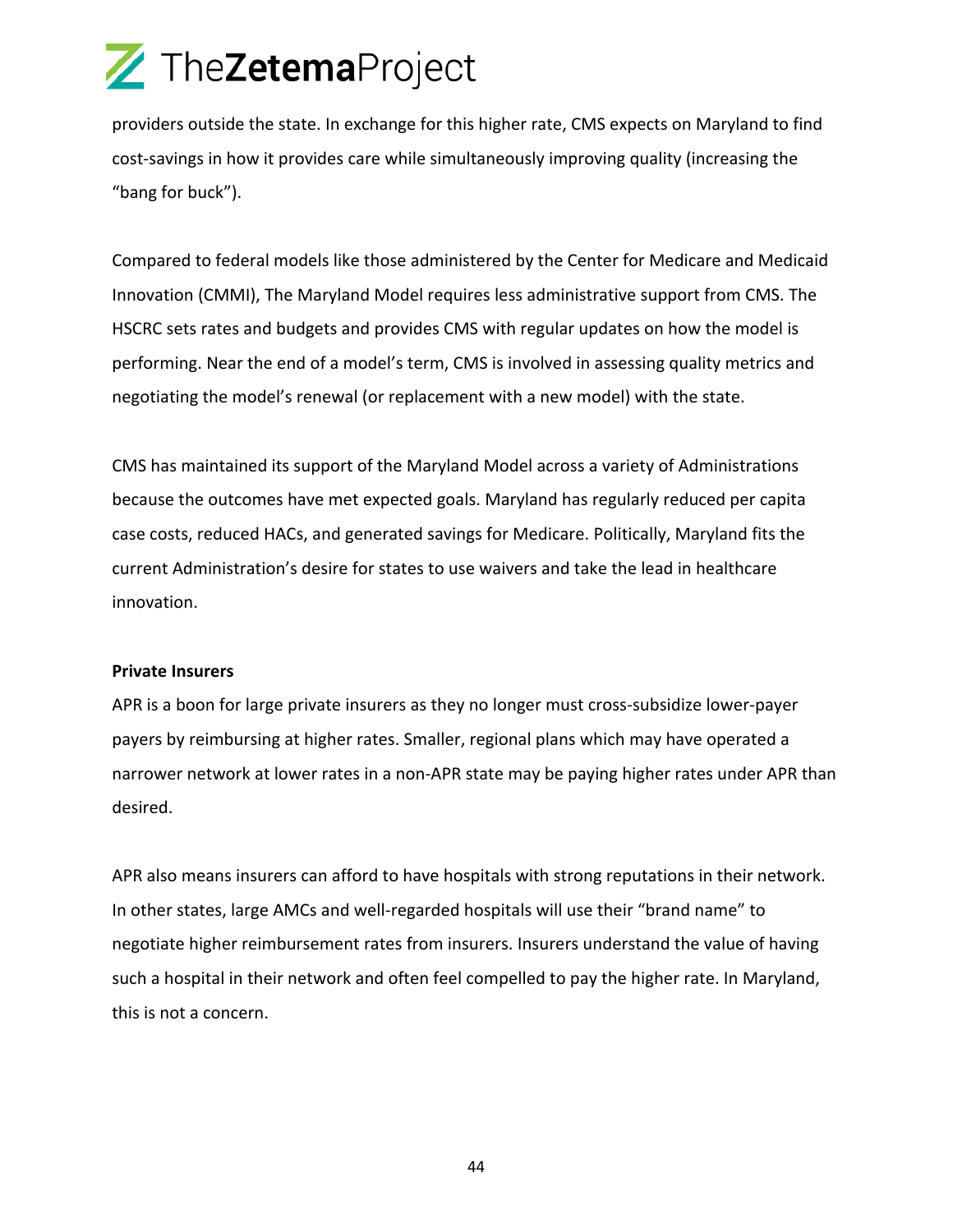#### **Physicians and Non-Hospital Providers**

Before the 2019 Model, physicians and non-hospital providers were only indirectly impacted by the Maryland Model. These stakeholders may have observed higher volumes as hospitals shift patients and procedures to other settings where care can be administered just as effectively (and outside a hospital global budget). Hospitalists will have encountered the model: while the Model pays hospitals set rates and encourages value-based care, physicians are paid according to separate fee schedules for every insurer and fee-for-service. This has resulted in mismatched, and even times conflicting, incentives.

While the 2019 Model includes physicians and non-hospital providers, participation is voluntary. Inclusion in the program will also not have as many guardrails as hospitals face: HSCRC will not be setting rates or a budget for non-hospital participants. Programs coming out of the model, like Care Redesign initiatives and the Maryland Primary Care Program (MDPCP), may provide enough incentive to align physician and hospital priorities.

### **Analysis**

The Maryland Model is an innovative method of payment reform that encourages cost containment and value-based care. The model works well for Maryland and the state consistently achieves all or most of CMS's expectations the waiver.

However, the Maryland Model is not a panacea to our country's healthcare problems. The system is largely confined to hospitals and does not align incentives for all providers and practitioners in the same way. While achieving significant cost savings and quality outcomes, the model is not without tension. Hospitalists remain fee-for-service and must adjust care decisions to fit a global budget, even when their payments are handled separately. Hospitals may feel moved to transfer patients to other sites of care or hospitals to avoid high costs or attempt to reduce admissions from SNF/LTCs. Patient preference may cause volume shifts from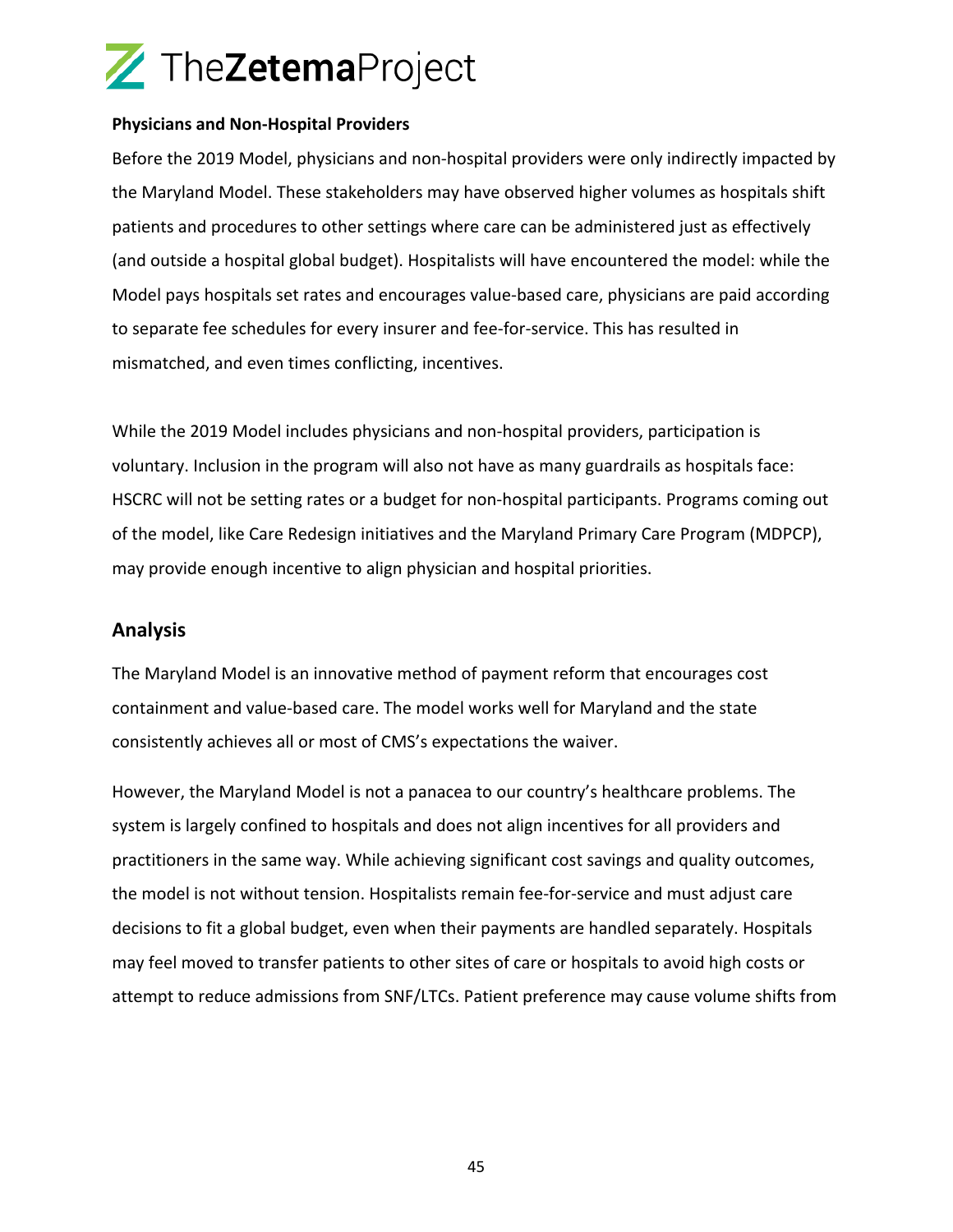standalone hospitals to AMCs, reducing volume for those smaller facilities, which threatens global budget allocation for the following year.

The Maryland Model, like any other system, is not a silver bullet for payment reform. However, the cost savings and outcomes observed thus far position Maryland as a state to watch when developing payment models.

"The Maryland Model, like any other system, is not a silver bullet for payment reform."

### **Replicability: Could the Maryland Model Work in Other States?**

The Maryland Model is an extremely customized system and requires constant update and maintenance by the HSCRC. The model was also designed for a state with very few exceedingly rural areas, zero critical access hospitals, a high population density, and a sizeable number of community hospitals and AMCs.

While a state's geographic and demographic makeup may impact how a Maryland-like model is created and administered, the key aspects – all-payer rate setting and global budgets – are potentially replicable.

Although it may be possible to expand parts of the Maryland Model, certain political and infrastructural elements must be present.

In the 1970s, 10 states (including Maryland) implemented APR models. The nine other states succumbed to pressures from HMO industry, which did not want to be tied by APR and lobbied for the ability to negotiate lower payment rates. Wanting to encourage HMO growth, hospitals and state legislatures allowed the industry the exemption. As HMO prevalence grew, rate negotiation re-entered these states and the APR system was effectively deregulated. Now, only Maryland remains.<sup>12</sup>

Today, there are similar pressures that would preclude a state from implementing APR and GBR. When California attempted a version of APR earlier this year, the California Hospital Association (CHA) and California Medical Association (CMA) lobbied heavily against it. Similarly,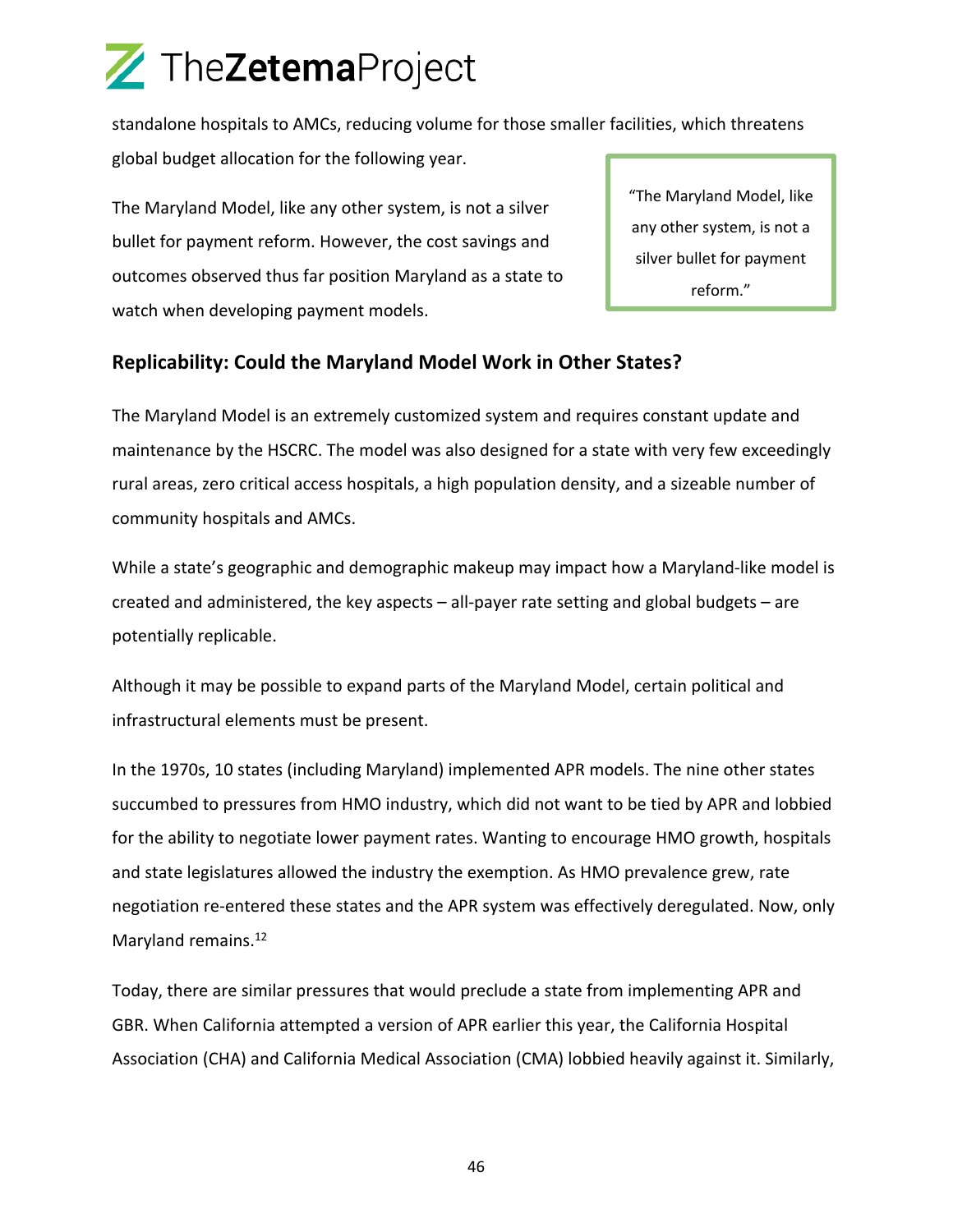the California Association of Health Plans pushed the state legislature to consider access reform instead of cost control.<sup>13</sup> The bill was quickly shelved.

### **Conclusion**

The Maryland Model has provided the country with an innovative approach to payment reform for 44 years. With APR and GBR, Maryland has achieved impressive cost control and quality outcomes in its hospitals. While the system does pose an administrative burden for the state, the savings and efficiencies indicate that the approach is worthwhile for Maryland.

To improve on the model, both in Maryland and for other states considering the APR+GBR approach, incentives must be aligned across providers and practitioners. Maryland has a mixture of value-based care (hospitals) and FFS (non-hospital providers and practitioners). When incentives clash, the model's efficacy is reduced. Maryland is working towards universal alignment in incentives through its 2019 Model, but the incremental approach with voluntary programs means robust data on the model's effectiveness may take time.

The Maryland Model shows that there are options when it comes to healthcare cost containment and value-based care. From APR to CMMI's alternate payment models (APMs) to GBR and physician payment programs, proposed solutions and choice exists for states and/or healthcare systems with the appetite for payment reform.

### **Discussion Questions**

- Is the Maryland Model (APR and global budget) a replicable model for other states? For the country as a whole?
- Which elements of the Maryland Model were most critical to its success?
- Is it necessary for a state to implement APR prior to GBR?
- How can states/healthcare systems create payment structures that align facility and practitioner incentives to move towards value-based care?
- What alternatives are there to the Maryland Model that states can leverage?
- Which groups stand to lose from value-based care (VBC)? Should widespread VBC be the next step for the U.S. healthcare system?